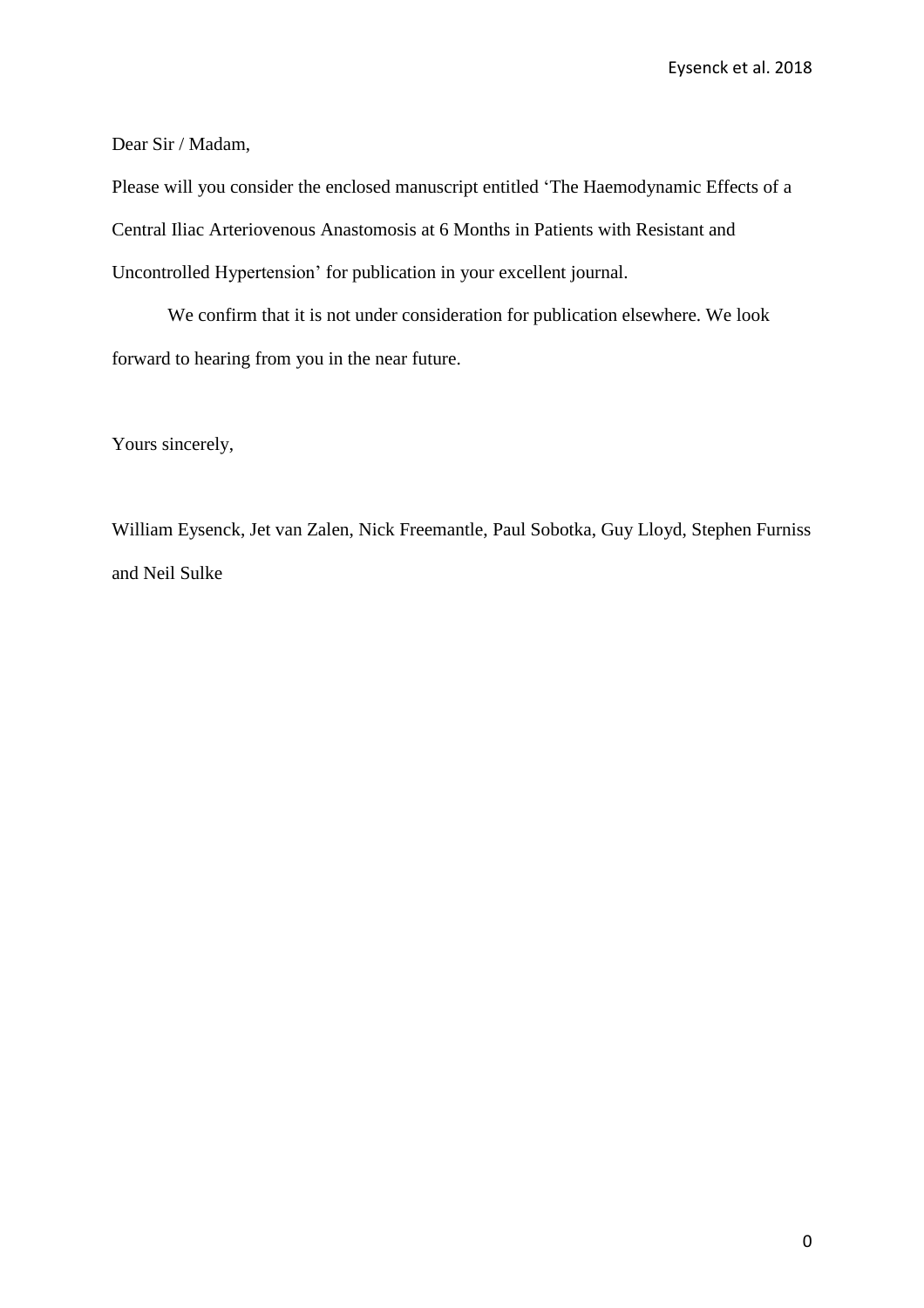# **TITLE PAGE**

# American Heart Journal

# ORIGINAL RESEARCH ARTICLE

The Haemodynamic Effects of a Central Iliac Arteriovenous Anastomosis at 6 Months in Patients with Resistant and Uncontrolled Hypertension William Eysenck MBChB<sup>a</sup>, Jet van Zalen MSc<sup>a</sup>, Nick Freemantle PhD<sup>b</sup>, Paul Sobotka MD<sup>c</sup>, Guy Lloyd MD<sup>d</sup>, Stephen Furniss MBBS<sup>a</sup> and Neil Sulke MD<sup>a</sup> <sup>a</sup>Cardiology Research Department, Eastbourne General Hospital, East Sussex, UK <sup>b</sup>Institute of Clinical Trials and Methodology, University College London, London, UK <sup>c</sup>Saint Paul, MN, USA <sup>d</sup>Heart Valve Clinic & Echocardiography Laboratory, Barts Heart Centre, St Bartholomew's Hospital, London, UK / William Harvey Research Institute, QMUL, London, UK / Institute of Cardiovascular Sciences, UCL, London, UK

Corresponding author: William Eysenck E mail: [William.eysenck@nhs.net](mailto:William.eysenck@nhs.net) Telephone: 01323 417 400 Ext:4132 Post address: Cardiology Research Department Eastbourne District General Hospital Kings Drive, Eastbourne, BN21 2UD.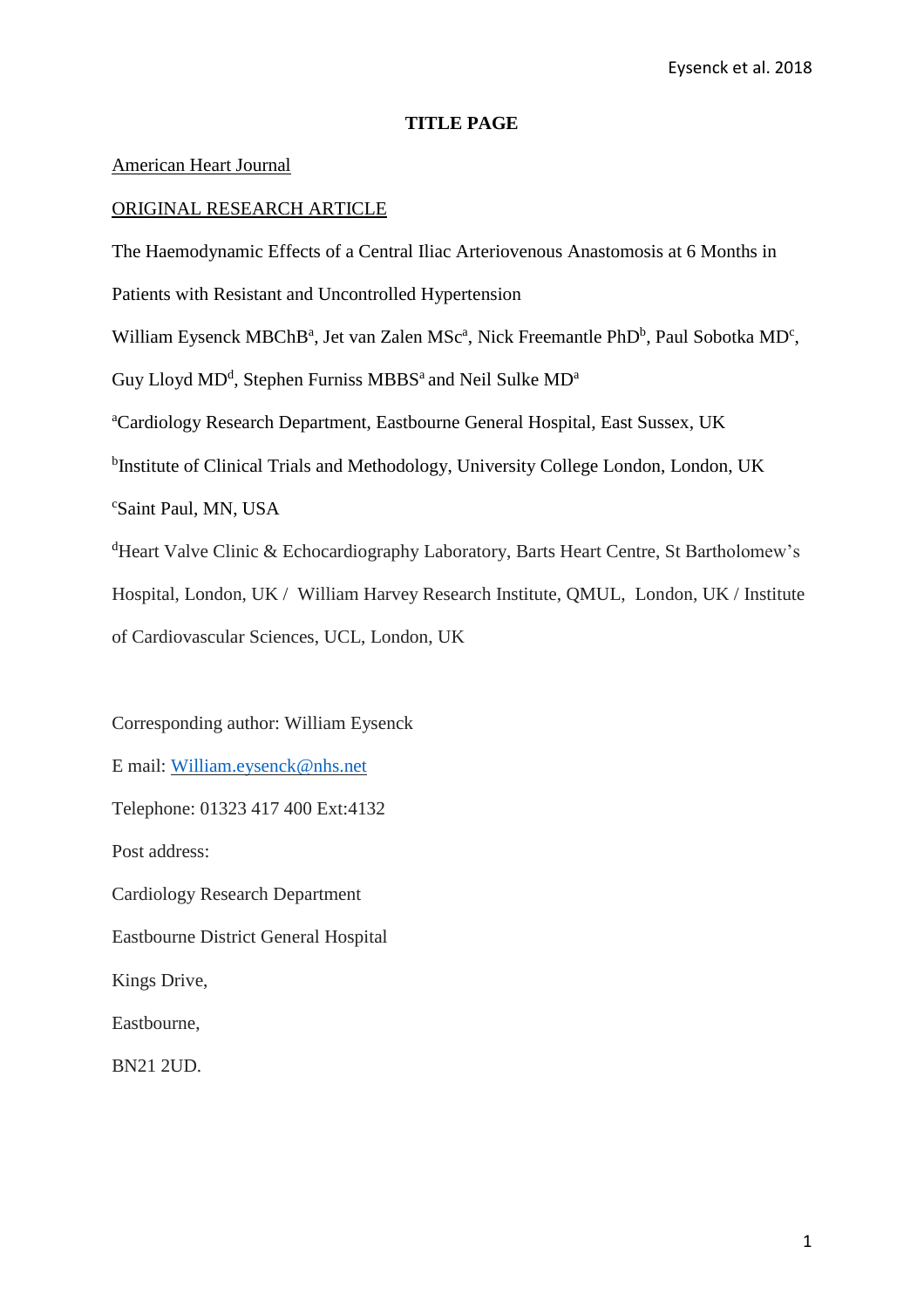Declaration of interest:

WE has nothing to disclose

JvZ has nothing to disclose

NF has nothing to disclose

PS is the medical director for ROX Medical, California, USA

GL has nothing to disclose

SF has nothing to disclose

NS has received an unrestricted research grant from ROX Medical, California, USA

Key words:

Hypertension

Iliac arteriovenous fistula

Cardiopulmonary exercise testing

Advanced echocardiography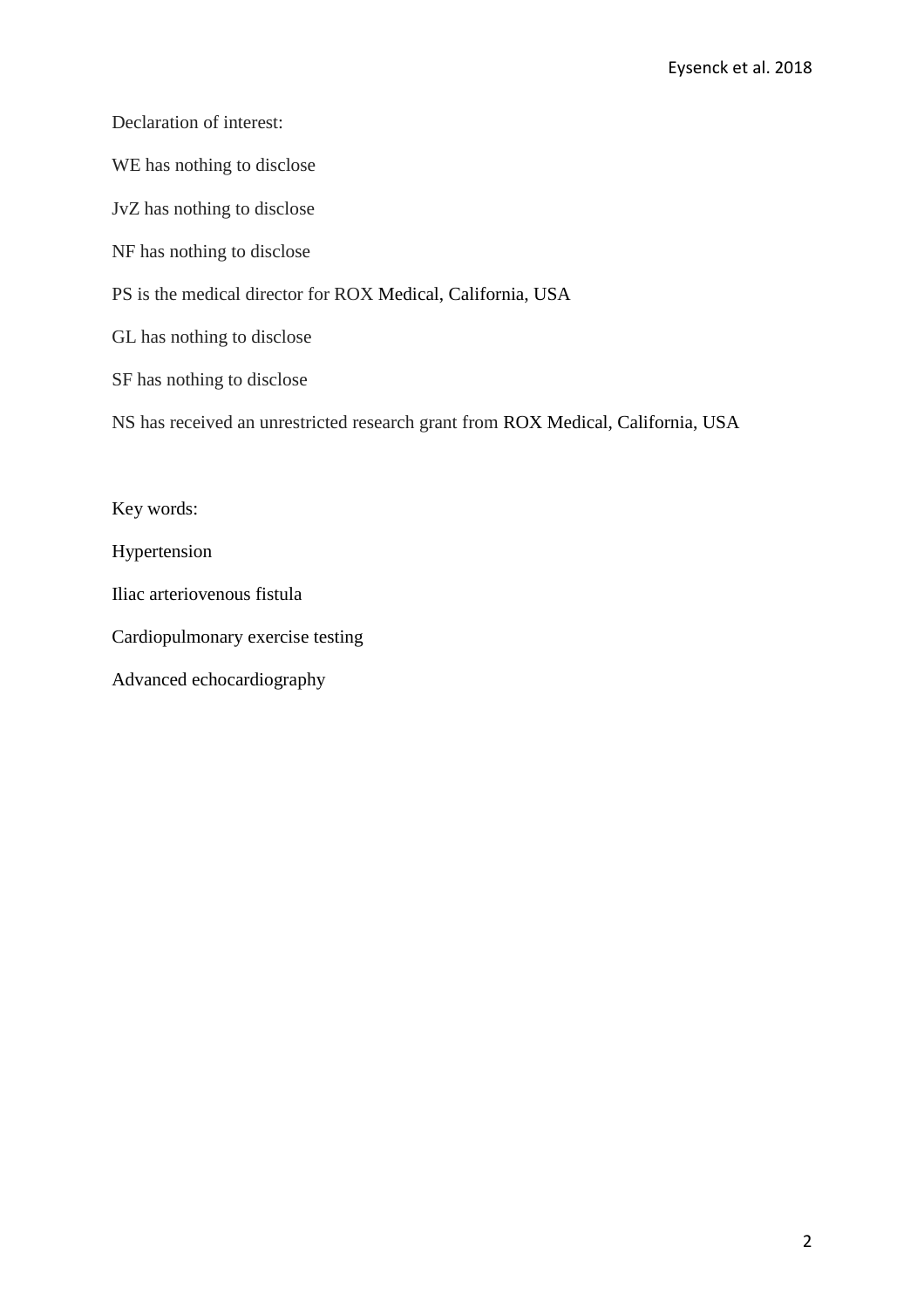#### ABSTRACT

BACKGROUND: A central iliac arteriovenous anastomosis, termed the 'coupler' (ROX Medical, California, USA) results in a significant reduction in blood pressure (BP) in hypertensive patients. This study assessed functional and haemodynamic changes induced by the device.

METHODS: Twenty-one patients with resistant and/or uncontrolled hypertension underwent stress echocardiography and cardiopulmonary exercise testing (CPET) at baseline and 6 months post coupler implantation. Endpoints were selected to best evaluate cardiac function including Doppler stroke volume (SV), septal and lateral E/E' and right ventricular systolic velocity S' (RV S'). CPET VO<sup>2</sup> peak demonstrated total cardiopulmonary performance. RESULTS: SV increased from 76.4 SD12.2 mls to 92.1 SD22.7 mls 6 months post coupler; p=0.002. No changes in RV S', septal or lateral E/E', or VO<sup>2</sup> peak were observed. Five patients experienced increased diuretic requirement  $\geq$ 3 times baseline. RV S' fell from 19.0 SD1.87 cm/s to 16.80 SD3.43 cm/s in these patients (p>0.05).

CONCLUSIONS: A significant increase in SV 6 months post coupler insertion was observed. In patients with increased diuretic requirement the device was associated with a lower RV S' suggesting occult RV dysfunction as the mechanism of this pre-specified adverse outcome.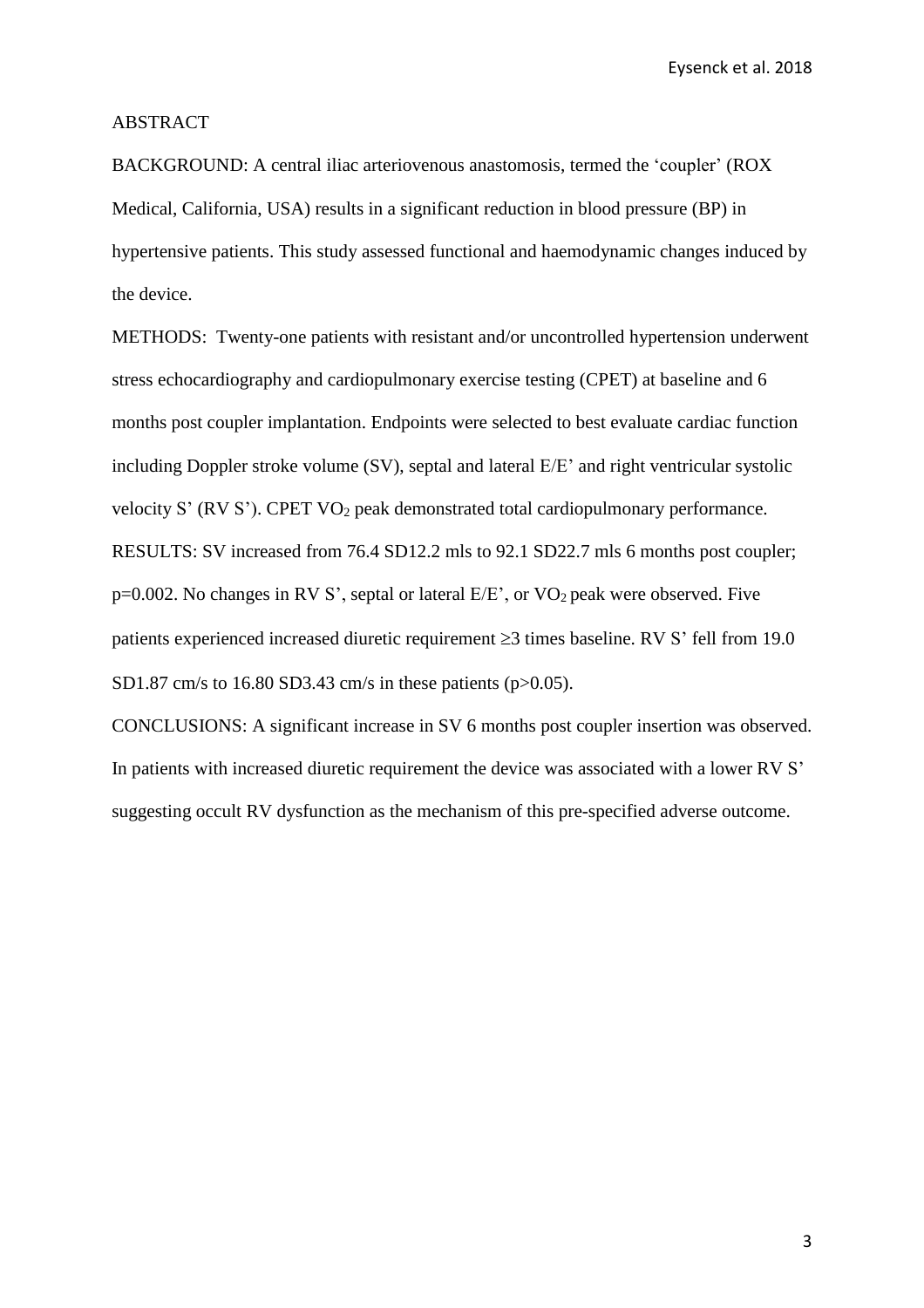Hypertension is the leading cause of cardiovascular comorbidity and mortality and is a risk factor for coronary heart disease, stroke, chronic kidney disease, and heart failure.<sup>1,2</sup> A central iliac arteriovenous anastomosis has been shown to alter mechanical arterial properties and reduce blood pressure (BP) in patients with resistant and/or uncontrolled hypertension.<sup>3</sup> The coupler was first used to treat hypertension in 2012 and adds a low-resistance, highcompliance venous segment to the central arterial tree.<sup>4,5</sup> The device is associated with an immediate and significant reduction in BP and reduces the risk of hospitalised hypertensive crises.<sup>3</sup>

The device has predictable effects on preload (increase) and afterload (significant sustained reduction) which affect cardiac size and volumes.<sup>6,7</sup> Some patients require increased oral diuretics due to volume changes induced by the coupler. Identification of such patients is useful in their management. The combination of cardiopulmonary exercise testing (CPET) and stress echocardiography (echo) concurrently assesses both exercise performance and functional myocardial changes, filling pressure and symptoms in an objective and reproducible manner.<sup>8</sup>

# **Methods**

#### Study design and participants

This study was performed at Eastbourne General Hospital, East Sussex Healthcare NHS Trust and was approved by the national ethics committee. Twenty-one consecutive participants with resistant and/or uncontrolled hypertension taking part in the ROX Control Hypertension Registry (RH-03) NCT01885390 were included.<sup>9</sup> The rationale and design of the RH-03 registry have been described previously.<sup>9</sup> Inclusion criteria were patients aged 18 to 85 years with a diagnosis of resistant or uncontrolled hypertension made on the basis of office and 24 hour BP monitoring, medical history and physical examination. Patients were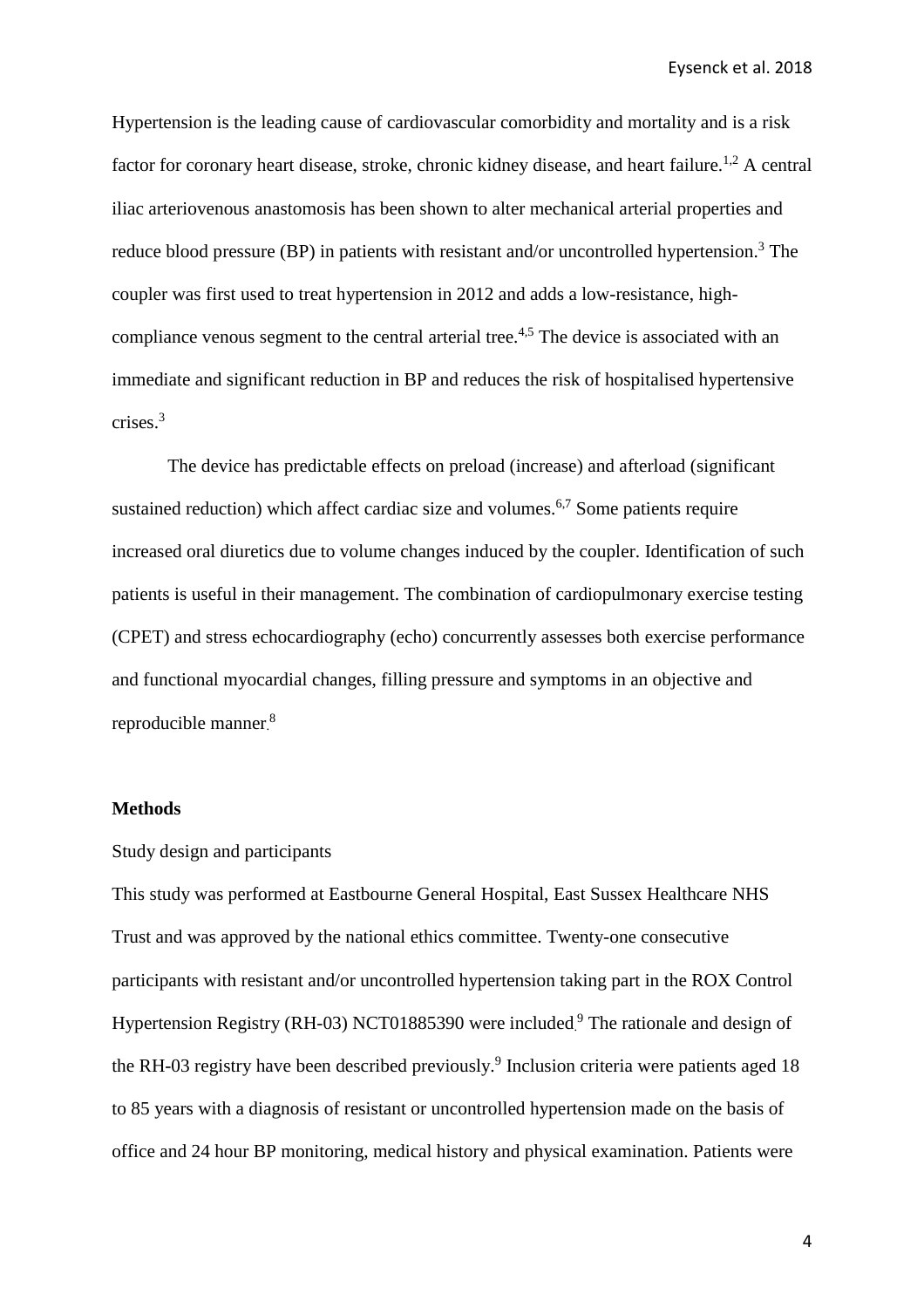excluded if they had any serious medical condition that might have adversely affected the patient's safety, limit the subject's ability to participate in the registry, comply with follow-up requirements, or impact the scientific integrity of the study. In addition, patients were excluded if found to have a baseline pulmonary capillary mean wedge pressure > 15mm Hg at right heart catheterisation. Written informed consent was obtained from all participants. All 21 participants underwent baseline and 6-month post coupler stress echo CPETs.

#### Procedure

Placement of the arteriovenous coupler was accomplished in the cardiac catheterisation laboratory in Eastbourne General Hospital under fluoroscopic guidance, and has been described in detail previously.<sup>3</sup> With a modified Seldinger technique, a short  $4 \text{ F}$  introducer sheath was placed into the right common femoral artery. An 11 F customised venous introducer was placed in the right common femoral vein 2 cm inferior to the arterial sheath. The target for the coupler was between the distal external iliac vein and artery, above the level of the femoral head and ischial spine. A crosshair wire was advanced through the arterial introducer to mark the target location. The coupler delivery system was advanced over the crossing wire from vein to artery. The 'arms' of the device were deployed. Finally, a 4 mm balloon catheter was advanced over the crossing wire within the coupler and the anastomosis was dilated to a final diameter of 4 mm.

#### 24 hour blood pressure assessment

Twenty-four hour BP monitors (Spacelabs Healthcare, Snoqualmie, Washington, USA) were applied to all patients at baseline, day 1, 3 and 6 months post procedure as part of the RH-03 protocol. 9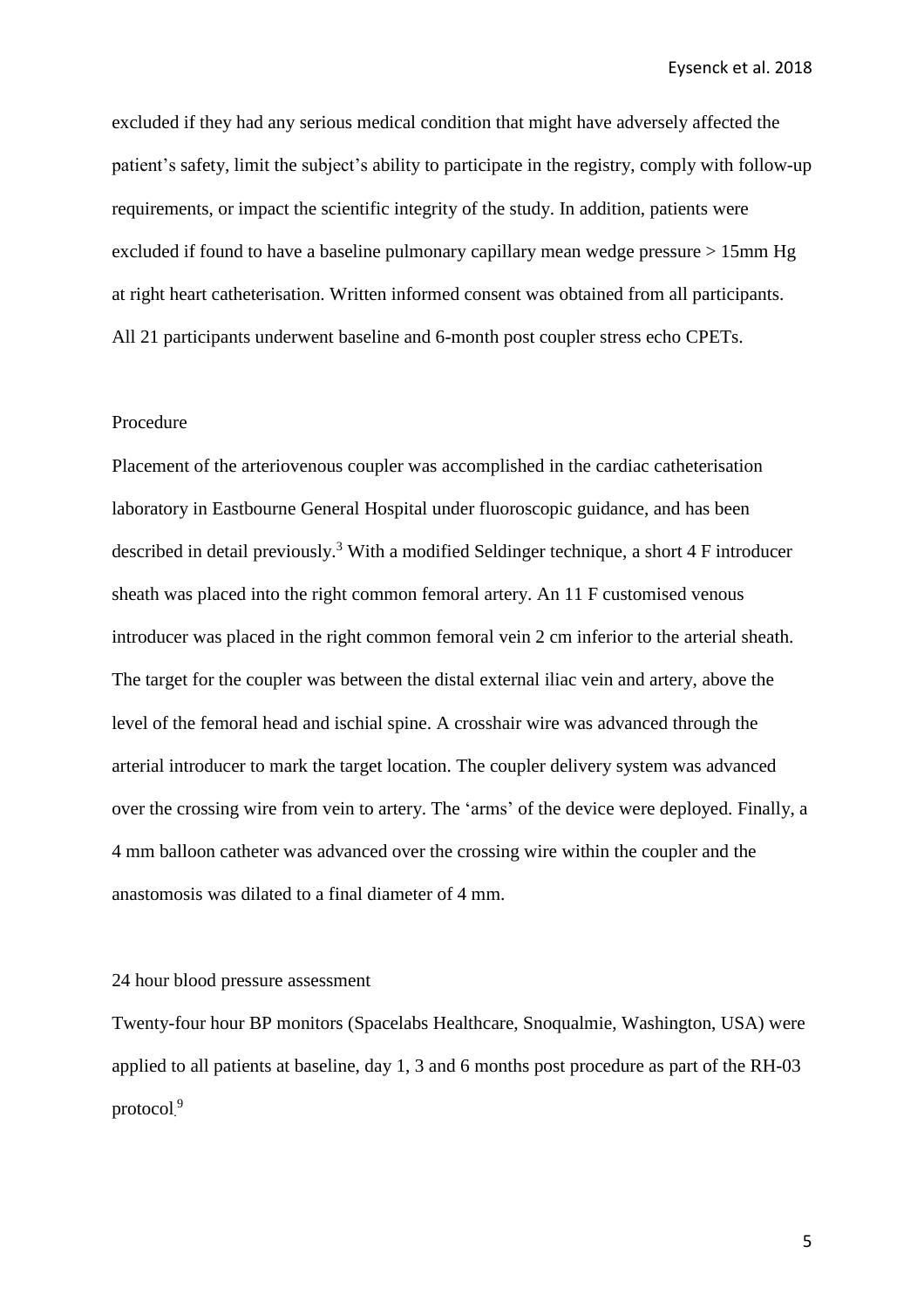# Cardiopulmonary exercise testing

See figure 1. CPET was performed by two experienced investigators (WE and JZ). A semirecumbent tilting cycle ergometer (ERG 911 S/L, Schiller, Baar, Switzerland) was used. At the start of the test a 1-2 minute rest period was included followed by a 3 minute unloaded warm up period. Exercise protocols were individually determined based on the patient's functional status. Work rate (10, 15 or 20 Watt) increased every minute until voluntary exhaustion aiming for 8-10 minutes of exercise. Patients were asked to continue to take their medication as usual. Heart rate (HR), BP and oxygen saturations were monitored throughout. Oxygen uptake (VO<sub>2</sub>), carbon dioxide production (VCO<sub>2</sub>) and ventilation (V<sub>E</sub>) were continuously measured and derived using a calibrated breath-by-breath analyser (Quark, Cosmed, Italy). Patients were verbally encouraged to exercise until maximal exertion. All tests were performed according to exercise testing guidelines. $^{10}$  VO<sub>2</sub> peak was expressed as the highest value from an average of 30 seconds during the final stage of the exercise test.

#### Echocardiography protocol

Echocardiography was performed using a GE Vivid 9 platform (Vingmed-General Electric, Horten, Norway) equipped with a phased-array 3.5 MHz transducer. All patients underwent a full British Society of Echocardiography (BSE) minimum dataset  $echo<sup>11</sup>$  by a BSE accredited physiologist. Two experienced BSE accredited physiologists (blinded to the patient and timing of the scan) performed offline echo measurements for each patient.

We prospectively selected 3 parameters to represent the principle facets of cardiac performance: SV to represent cardiac systolic function, E/E' to represent left atrial pressure / left ventricular (LV) filling, and RV S' to represent right ventricular systolic function. Parameters were selected based on two criteria: a) they are readily measured in all patents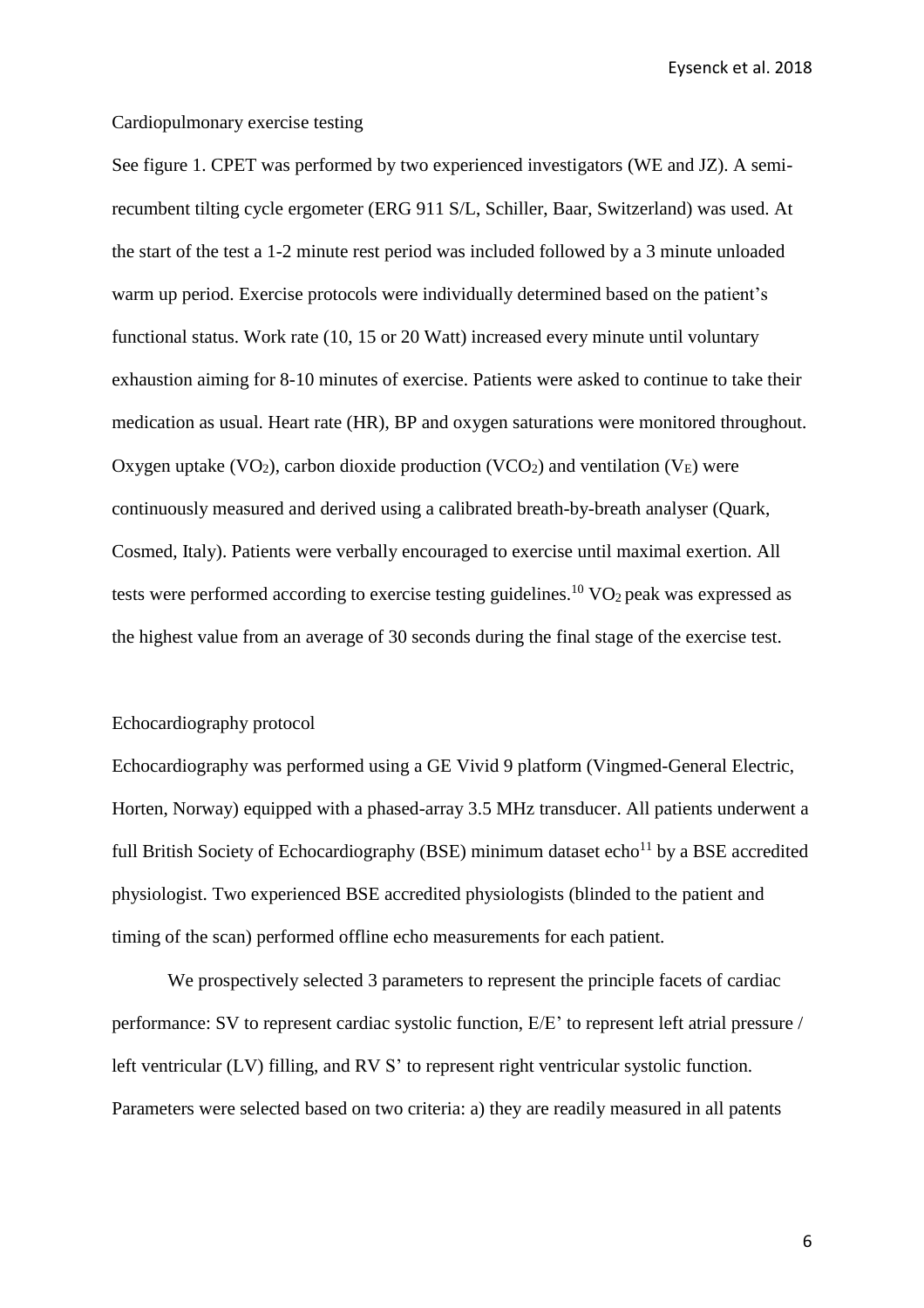with a high reproducibility and b) they represent an independent aspect of cardiac performance.

#### Doppler stroke volume

SV was calculated by multiplying the cross-sectional area of the left ventricular outflow tract (LVOT) (obtained in the parasternal long axis view) with the velocity time integral (VTI) of the LVOT (obtained in the 5-chamber view).

#### RV systolic velocity S'

For RVS' the apical 4-chamber window was used with a tissue spectral Doppler mode region of interest highlighting the right ventricular free wall. The pulsed Doppler sample volume was placed at the tricuspid level of the right ventricular free wall. Tricuspid annular motion was assessed by pulsed tissue Doppler to measure the longitudinal velocity of excursion. This velocity was taken to be the systolic excursion velocity or RV S'.

#### Statistical analysis

For each CPET and echo parameter, the difference between the pre- and post-value was calculated in a generalised mixed model, with two observations for each subject (pre and post), linked within patients with generalised random intercept term. The degrees of freedom from the analysis were derived from the number of subjects (rather than observations). The parameterisation of the model identified the pre- and post-values. In addition, for each analysis, a post treatment identifier for increased diuretic requirement was utilised to identify the interaction between post treatment values. This was done separately for each parameter of interest in an exploratory manner, and no multivariable analysis was conducted owing to the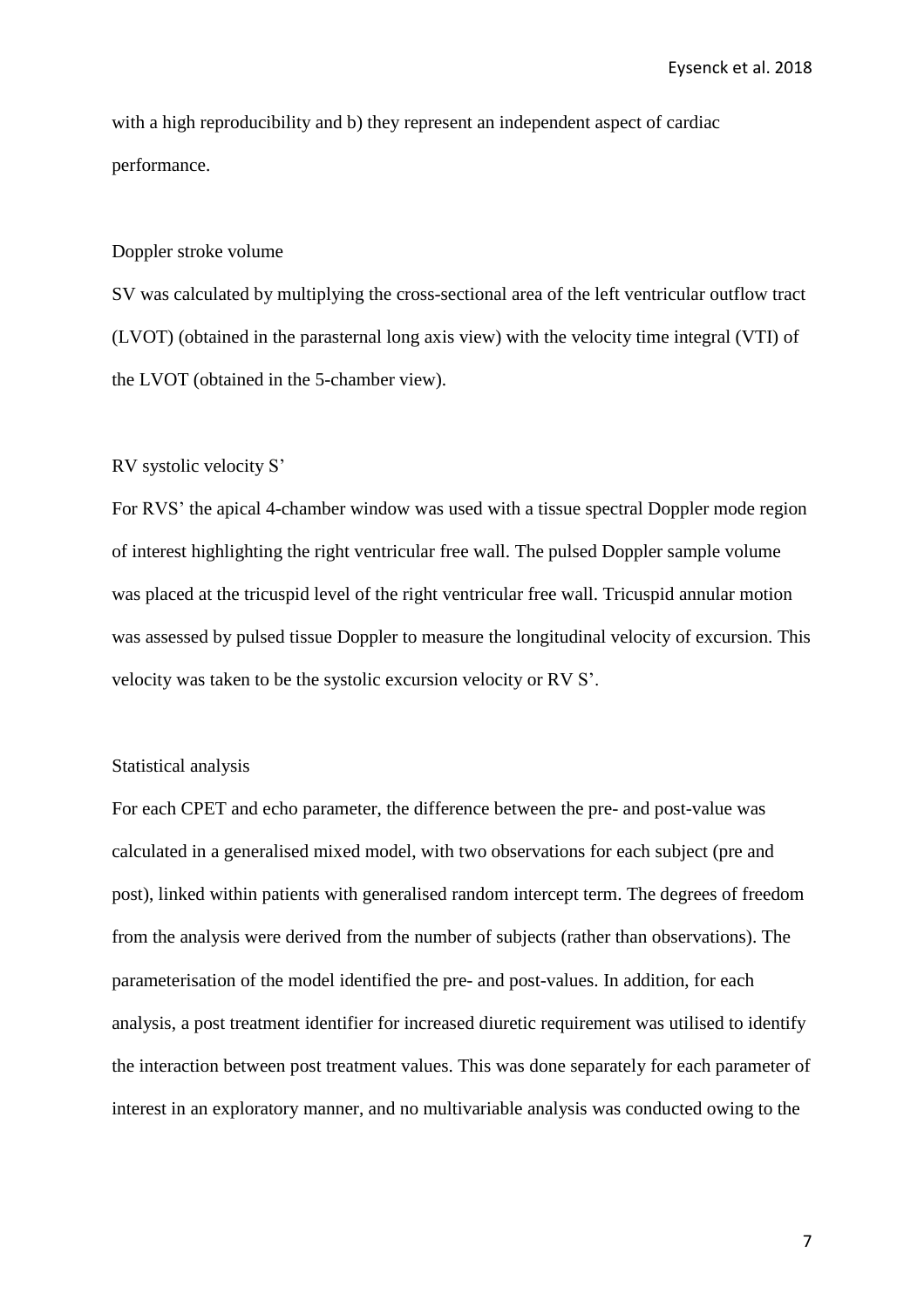modest number of patients included in the study and thus the limited degrees of freedom. A p value of <0.05 was considered significant.

#### **Results**

Participants with mean age of 67 years (range 48 to 81 years), 43% female had multiple comorbidities (including 48% with paroxysmal atrial fibrillation) (table 1a). Indications for coupler insertion were resistant hypertension (in 76% of study participants) and uncontrolled hypertension (in 24%). Patients were taking a mean of 3.19 (median of 3) anti-hypertensive medications and had a mean of 0.52 (median of 1) drug intolerances each, see table 1b. All patients were on diuretics at baseline (15 patients were taking loop diuretics and 6 patients were taking thiazide diuretics). All study participants had a baseline EF of >50% and a pulmonary capillary mean wedge pressure < 15mm Hg at right heart catheterisation.

Implantation of the ROX Coupler was successfully performed in all participants without procedural complications.

At 6 months follow-up five of the 21 patients had experienced a suboptimal response to the coupler requiring increased diuretic dose  $\geq$  threefold compared to baseline.

Change in blood pressure

See figure 2. There was a significant reduction in systolic BP (SBP)  $(145.39\pm6.12 \text{ mmHg vs.})$ 132.22 $\pm$ 12.996; p=0.001) and diastolic BP (DBP) (79.22 $\pm$ 9.039 mmHg vs. 68.11 $\pm$ 9.209; p=0.0001) 1 day post procedure. There was a significant reduction in 3 month SBP  $(149.38\pm9.179 \text{ vs. } 138.69\pm15.660; \text{ p} = 0.017)$  and DBP  $(83.38\pm7.377 \text{ vs. } 71.92\pm9.106;$  $p=0.0001$ ). There was a significant reduction in 6 month DBP (80.33 $\pm$ 9.063 vs. 68.86 $\pm$ 11.168; p=0.0001), see figure 1.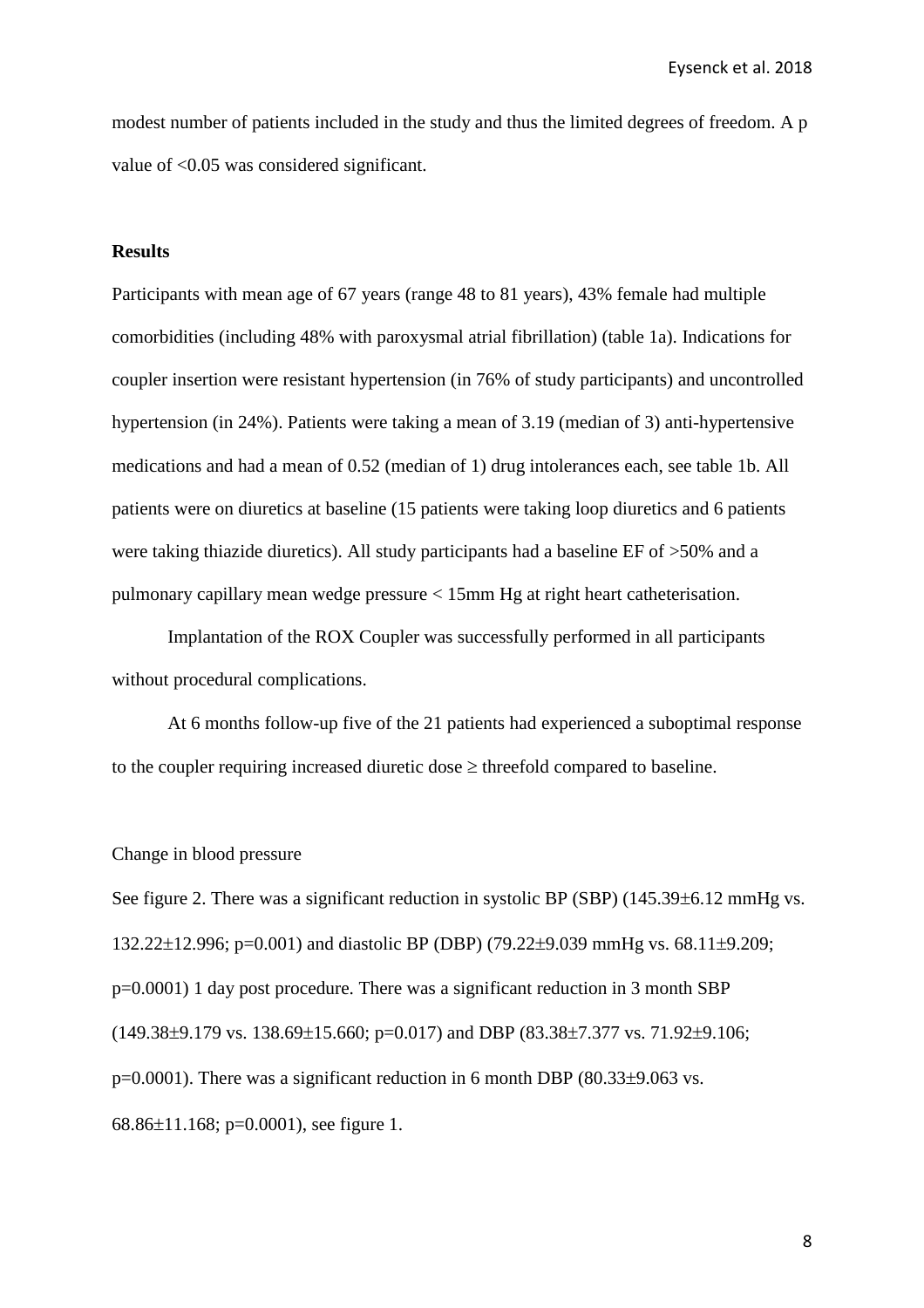#### Echocardiography

Results are displayed in table 2a. A significant increase in Doppler SV was seen from 76.4 $\pm$ 12.2mls at baseline to 92.1 $\pm$ 22.7mls at 6 months; p=0.002. There were no significant changes in RV S', septal E/E' or lateral E/E'.

#### Cardiopulmonary exercise testing

See table 2b. No difference in  $VO_2$  peak, power reached or  $VE/VCO_2$  were observed in the overall study population.

Predictors of increased diuretic requirement post coupler

See table 3. There were no significant differences in baseline echo and CPET parameters between those patients requiring increased diuretics and those who did not; p>0.05. Patients with increased diuretic requirement reached a significantly lower peak power on CPET 6 months post-coupler implant; -22.50W (95% CI -36.12 to -8.88W; p=0.003). RV S' was noted to reduce in patients with increased diuretic requirement (RV S' reduction of -3.14 cm/s, 95% CI -6.88 to -0.601;  $p = 0.096$ ).

#### **Discussion**

The study was designed to test the hypothesis that implantation of a central iliac arteriovenous anastomosis results in important haemodynamic changes and detailed assessment of these with CPET stress echo predicts patients at risk of increased diuretic requirement post-coupler. The trial partly met its primary effectiveness end point, with a statistically significant increase in SV observed post coupler in the overall population.

SV is determined by three factors: i) preload: the filling pressure of the heart at the end of diastole ii) contractility: the vigour of contraction of the heart muscle during systole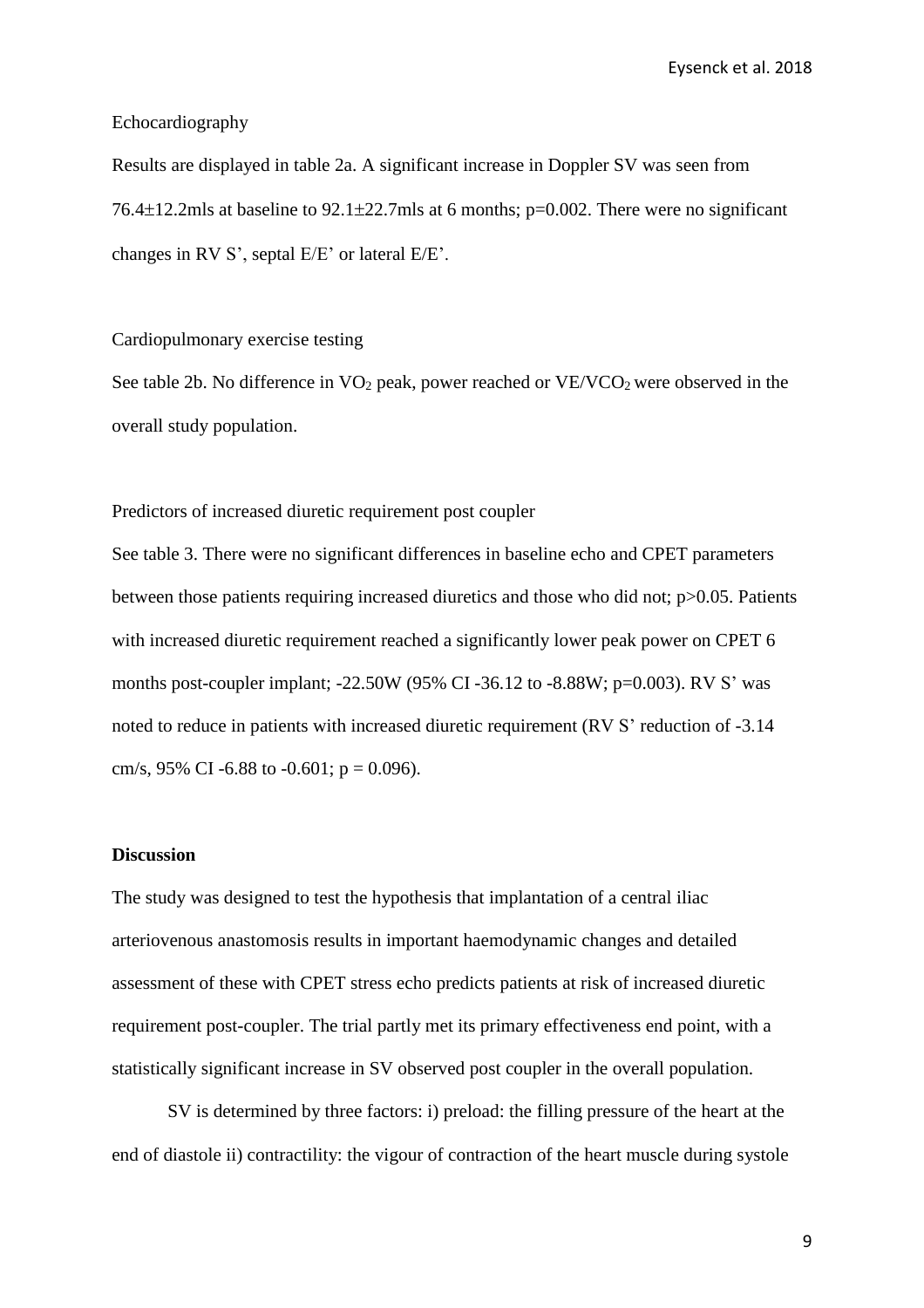and iii) afterload: the pressure against which the heart must work to eject blood during systole.<sup>12</sup> The flow of blood across the coupler from the arterial system to the venous system increases the volume and speed of venous return. According to the Frank-Starling law of the heart, this increase in preload will lead to an increase in SV.<sup>13</sup> In addition, the reduction in aortic pressure in systole predicts a reduction in afterload. By reducing the pressure against which the heart must work to eject blood during systole an increase in SV is hypothesised. It is likely that a combination of these factors result in the increase in SV observed. The SV does not increase to a significant degree in the patients with increased diuretic requirement because these patients cannot accommodate the increased preload induced by the coupler.

Tricuspid annular motion can be assessed by pulsed tissue Doppler to measure the longitudinal velocity of excursion. This velocity has been termed the RV S' or systolic excursion velocity. RV S' has been shown to be highly reproducible and was the chosen echo parameter for assessment of right heart function<sup>14</sup>. Prior to the study it was hypothesised that the RV S' would increase due to the extra circulatory volume imposed upon the right ventricle. A nonsignificant increase in RV S' was observed in the overall study population. However, with a larger population, the increase may have reached statistical significance. There was a nonsignificant reduction in RV S' in the patients requiring increased diuretics. This finding provides an explanation for the mechanism of increased diuretic requirement. Patients who are unable to cope with the increased volume load on the right heart, might require increased diuretic doses post coupler insertion, whilst those who accommodate the increased right heart volume loading do not.

Invasive cardiac catheterisation is the gold standard in LV filling pressure assessment. However, recent echocardiographic studies have identified no difference in outcome between the invasive measurement of filling pressure using Swan-Ganz catheter insertion and noninvasive echocardiography.<sup>15</sup> E/E' is generally the most feasible and the most reproducible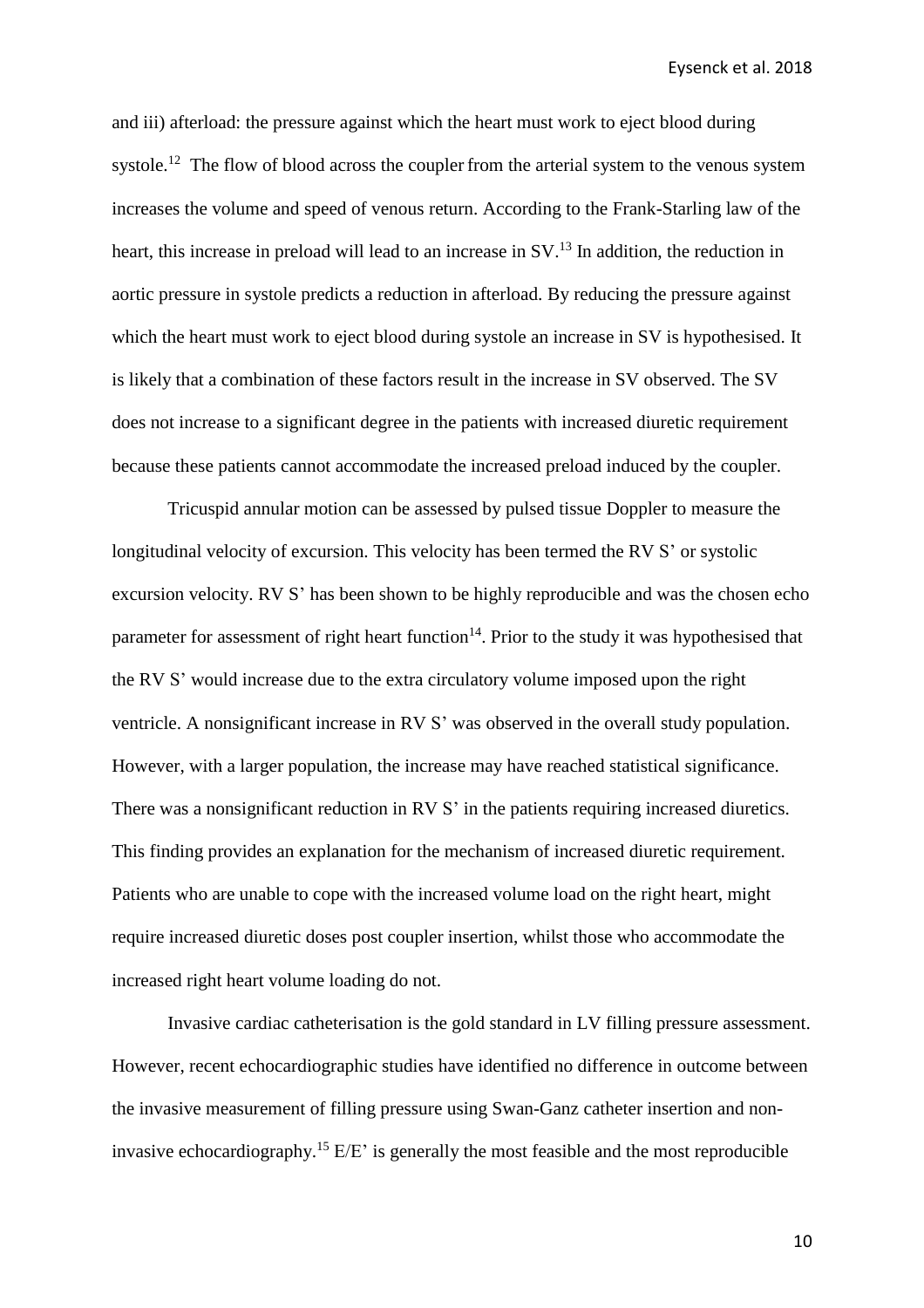method for estimation of filling pressure<sup>16</sup> and is proportionate to left atrial pressure. No significant differences between lateral or septal E/E' were observed post-coupler but a larger sample size may have revealed a significant change in this parameter. It is possible that with increased right heart filling pressures and reduced arterial stiffness the E/E' could decrease and a larger sample may have provided evidence for this hypothesis.

VO<sup>2</sup> peak is determined by cellular oxygen demand and equates to maximal rate of O<sup>2</sup> transport. No significant change in this end-point was observed confirming no detrimental effect of the iliac anastomosis upon this key CPET parameter.  $VO<sub>2</sub>$  peak has been shown to have high prognostic value in cardiac patients and healthy individuals.<sup>17</sup> This negative finding provides reassurance that the previously described significant increase in SV does not cause significant detrimental effects to the rate of  $O_2$  transport.

The minute ventilation/carbon dioxide production  $(VE/VCO<sub>2</sub>)$  slope reflects the increase in ventilation in response to  $CO<sub>2</sub>$  production, and thus shows increased ventilatory drive<sup>18</sup>. Changes in the VE/VCO<sub>2</sub> slope may be induced by increased chemoreceptors, the peripheral ergoreceptor response, the ventilator dead-space and also by the muscle mass engaged in exercise.<sup>19</sup> No significant differences in the VE/VCO<sub>2</sub> slope were observed confirming no detrimental effect of the iliac anastomosis upon this important CPET parameter.

The power reached during CPET is an objective measure of the amount of work done during the test.<sup>20</sup> The power reached on the cycle ergometer did not change pre- and postcoupler. This is despite a degree of diversion of leg arterial blood flow. Potentially a vascular steal syndrome could arise with this device as has been reported in between 5-15% of brachio-cephalic/basilic fistulae used for haemodialysis.<sup>21</sup> The findings that there were no significant changes in power reached alleviates this concern. The reason for this is that the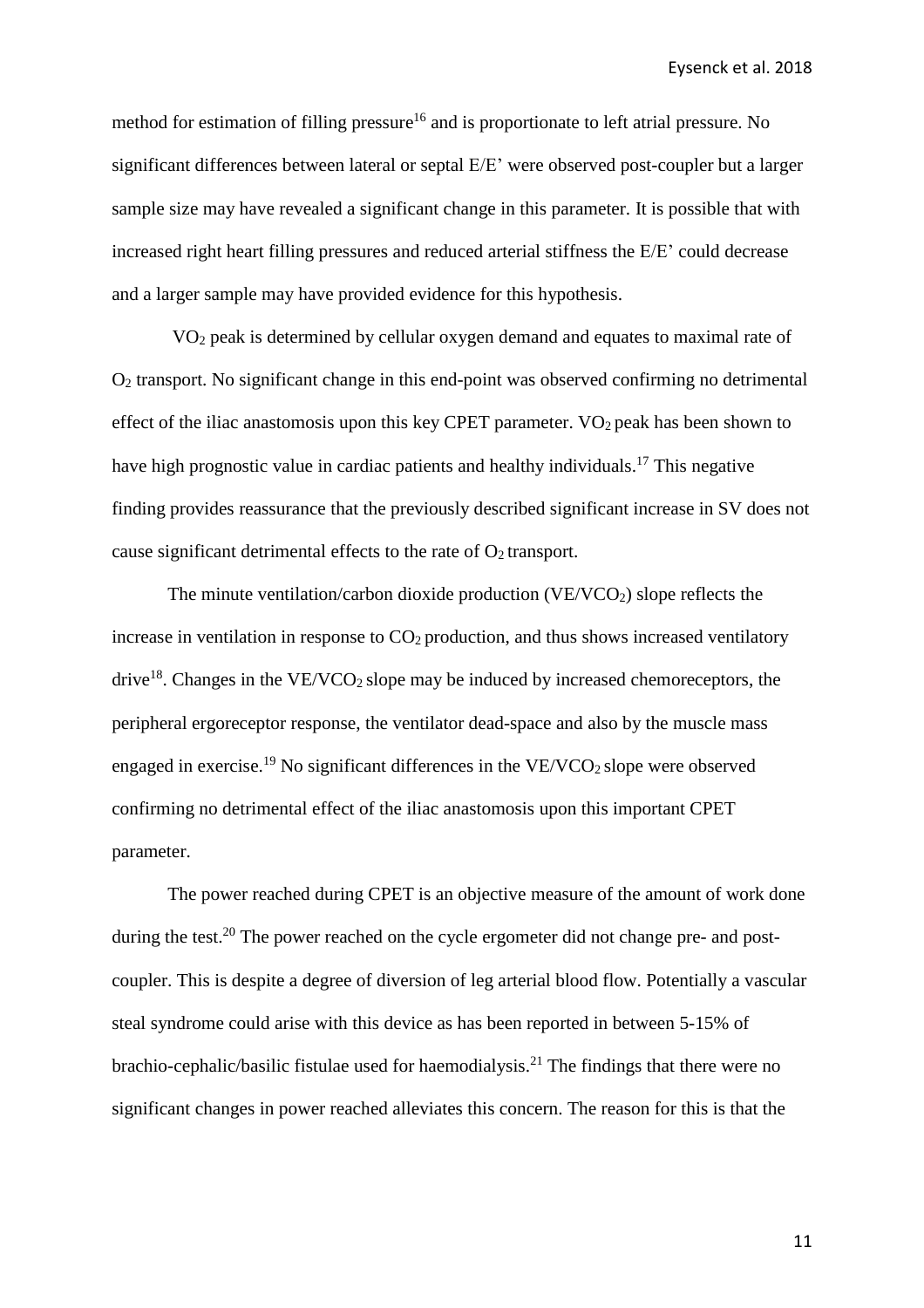diversion of blood flow induced by the coupler is small (0.8L/min) compared to arterial capacity and the increased SV would tend to ameliorate this change in leg perfusion.

A significant reduction in power was noted in patients with increased diuretic requirement and confirms that this pre-defined clinical adverse effect is an important outcome measure in patients who have a suboptimal response to the coupler. It should be noted that the baseline power reached on the CPET was almost 30W less for the patients who required significant increases in diuretic dose. This suggests that patients with lower baseline exercise capacity have a greater risk of right heart decompensation.

#### **Study Limitations**

A larger study population would have improved the statistical power of the study and may have provided evidence for the hypothesized reduction in E/E' and increase in RV S'. The detected nonsignificant reduction in RV S' in patients with increased diuretic requirement might explain the mechanism of this undesirable outcome but will need an increased number of patients to provide robust evidence required to confirm this finding.

Five patients (24%) experienced a change in medication with a significant increase in diuretic dose required for clinical reasons, and likely to have affected the echo and CPET parameters studied. Keeping pharmacological therapy unchanged would not have been ethical in this cohort.

#### **Conclusions**

SV significantly increases in hypertensive patients treated with a coupler. SV does not increase to a significant degree in the patients with increased diuretic requirement, probably as these patients cannot accommodate the increased preload increased by the device. Likewise, right ventricular function did not augment in this population. Despite this, the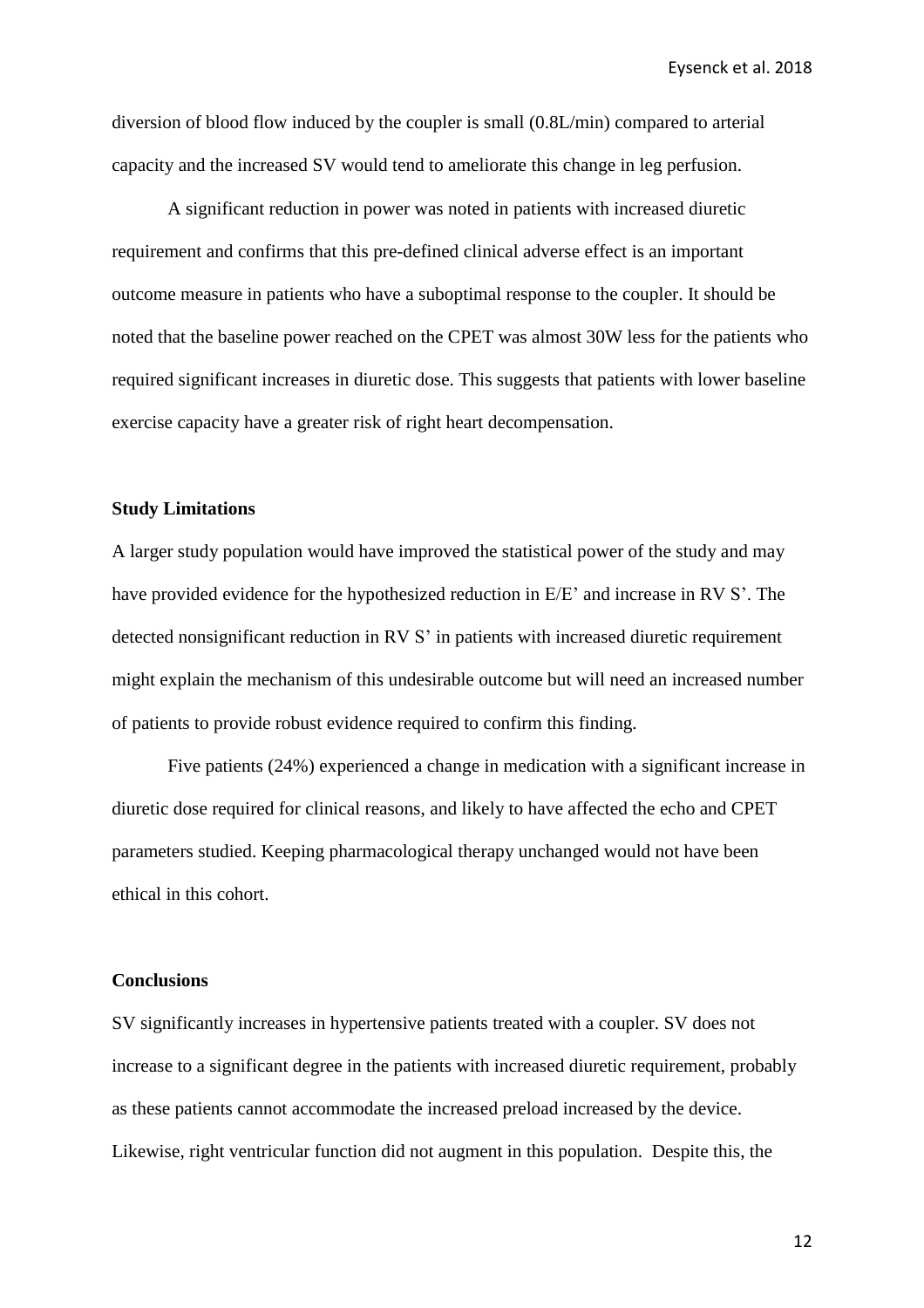coupler was not associated with any significant change in exercise performance. A mechanism of reduced recruitability of the right and left ventricles was shared by patients requiring increased diuretics. This study confirms the safety of the coupler and its neutral impact on exercise performance in this group of patients likely to be sensitive to preload.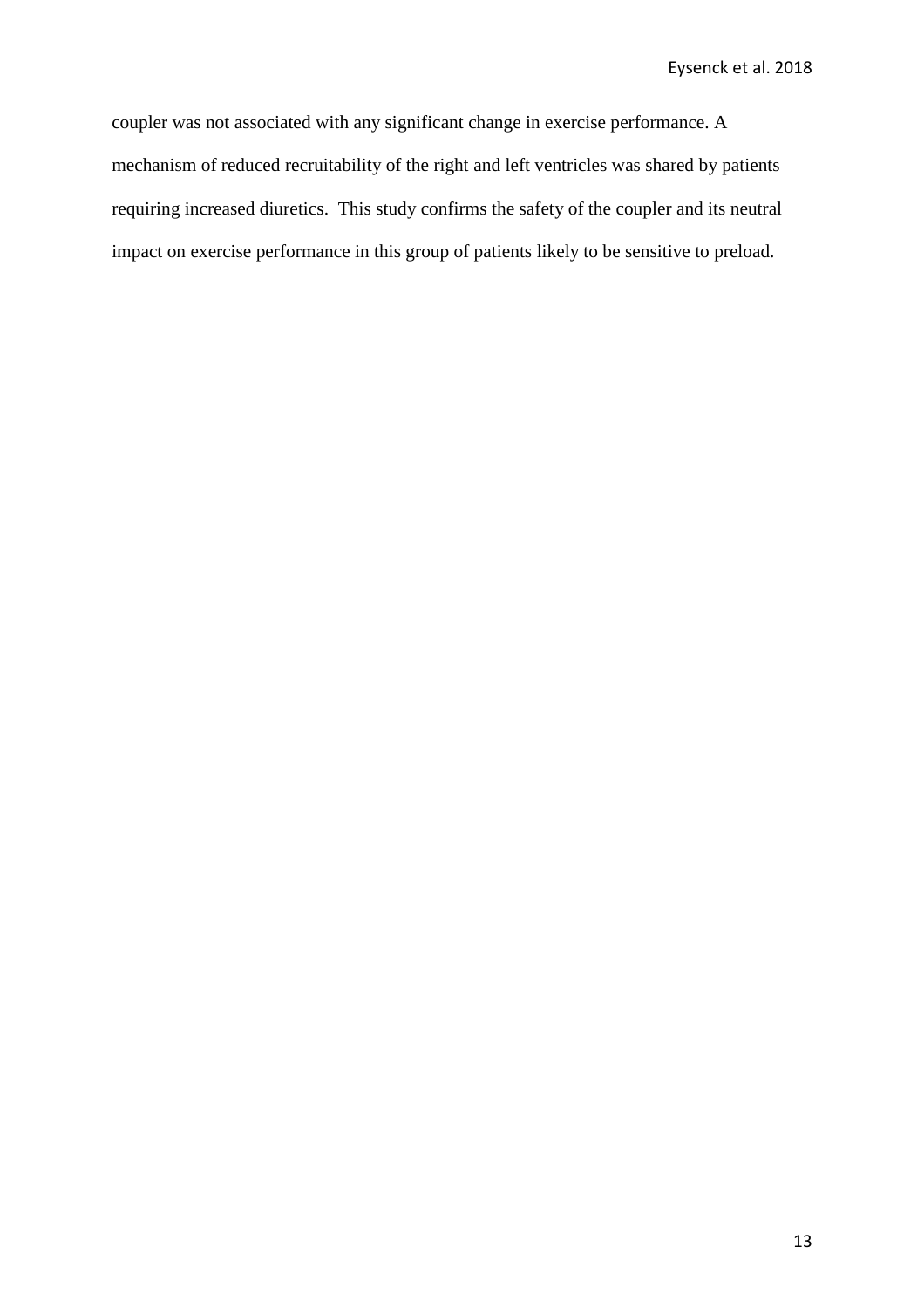# References

- 1. Franklin SS, Wong ND. Hypertension and cardiovascular disease: contributions of the framingham heart study. *Glob Heart.* 2013;8(1):49-57.
- 2. Tin LL, Beevers DG, Lip GY. Hypertension, left ventricular hypertrophy, and sudden death. *Curr Cardiol Rep.* 2002;4(6):449-457.
- 3. Lobo MD, Sobotka PA, Stanton A, et al. Central arteriovenous anastomosis for the treatment of patients with uncontrolled hypertension (the ROX CONTROL HTN study): a randomised controlled trial. *Lancet.* 2015;385(9978):1634-1641.
- 4. Lobo MD, Ott C, Sobotka PA, et al. Central Iliac Arteriovenous Anastomosis for Uncontrolled Hypertension: One-Year Results From the ROX CONTROL HTN Trial. *Hypertension.* 2017;70(6):1099-1105.
- 5. Lobo MD, Sobotka PA, Pathak A. Interventional procedures and future drug therapy for hypertension. *Eur Heart J.* 2017;38(15):1101-1111.
- 6. Kapil V, Sobotka PA, Saxena M, et al. Central iliac arteriovenous anastomosis for hypertension: targeting mechanical aspects of the circulation. *Curr Hypertens Rep.* 2015;17(9):585.
- 7. Kapil V, Sobotka PA, Lobo MD, Schmieder RE. Central arteriovenous anastomosis to treat resistant hypertension. *Curr Opin Nephrol Hypertens.* 2018;27(1):8-15.
- 8. Guazzi M. Stress echocardiography combined with cardiopulmonary exercise testing: Opening a new window into diagnosis of heart failure with preserved ejection fraction. *Eur J Prev Cardiol.* 2016;23(1):67-70.
- 9. Registry to evaluate the ROX coupler in patients with resistant of uncontrolled hypertension. Clinical Trials.gov identifier: NCT01885390. In.
- 10. Beijst C, Schep G, Breda E, Wijn PF, Pul C. Accuracy and precision of CPET equipment: a comparison of breath-by-breath and mixing chamber systems. *J Med Eng Technol.* 2013;37(1):35-42.
- 11. Wharton G, Steeds R, Allen J, et al. A minimum dataset for a standard adult transthoracic echocardiogram: a guideline protocol from the British Society of Echocardiography. *Echo Res Pract.* 2015;2(1):G9-G24.
- 12. Babbs CF. Noninvasive measurement of cardiac stroke volume using pulse wave velocity and aortic dimensions: a simulation study. *Biomed Eng Online.* 2014;13:137.
- 13. Moss RL, Fitzsimons DP. Frank-Starling relationship: long on importance, short on mechanism. *Circ Res.* 2002;90(1):11-13.
- 14. Clarke CJ, Gurka MJ, Norton PT, Kramer CM, Hoyer AW. Assessment of the accuracy and reproducibility of RV volume measurements by CMR in congenital heart disease. *JACC Cardiovasc Imaging.* 2012;5(1):28-37.
- 15. Andersen OS, Smiseth OA, Dokainish H, et al. Estimating Left Ventricular Filling Pressure by Echocardiography. *J Am Coll Cardiol.* 2017;69(15):1937-1948.
- 16. Thorstensen A, Dalen H, Amundsen BH, Aase SA, Stoylen A. Reproducibility in echocardiographic assessment of the left ventricular global and regional function, the HUNT study. *Eur J Echocardiogr.* 2010;11(2):149-156.
- 17. Corrà U, Mezzani A, Giordano A, et al. Peak oxygen consumption and prognosis in heart failure: 14 mL/kg/min is not a "gender-neutral" reference. *Int J Cardiol.* 2013;167(1):157-161.
- 18. Shen Y, Zhang X, Ma W, et al. VE/VCO. *Exp Ther Med.* 2015;9(4):1407-1412.
- 19. Malhotra R, Bakken K, D'Elia E, Lewis GD. Cardiopulmonary Exercise Testing in Heart Failure. *JACC Heart Fail.* 2016;4(8):607-616.
- 20. Datta D, Normandin E, ZuWallack R. Cardiopulmonary exercise testing in the assessment of exertional dyspnea. *Ann Thorac Med.* 2015;10(2):77-86.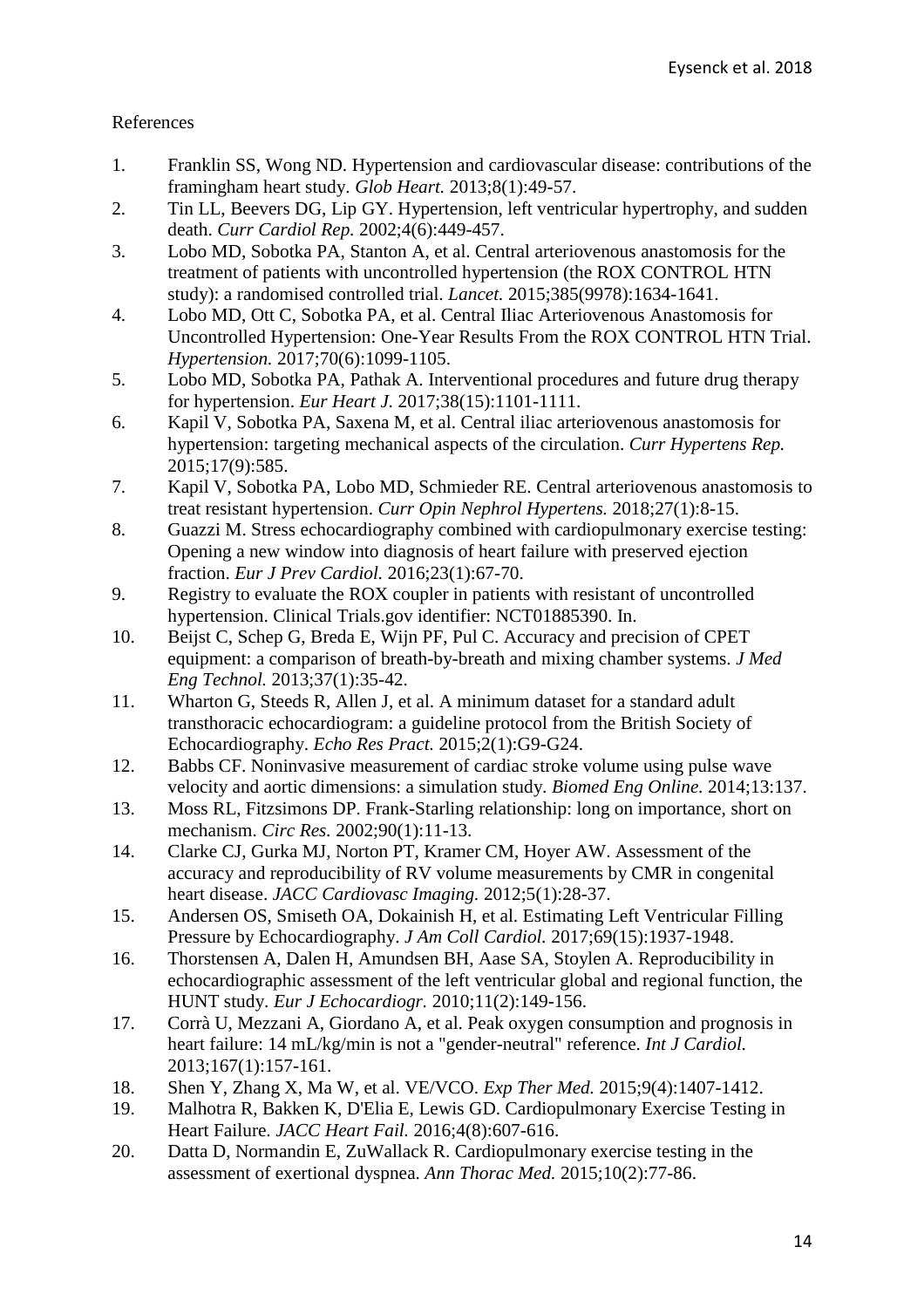21. Mickley V. Steal syndrome--strategies to preserve vascular access and extremity. *Nephrol Dial Transplant.* 2008;23(1):19-24.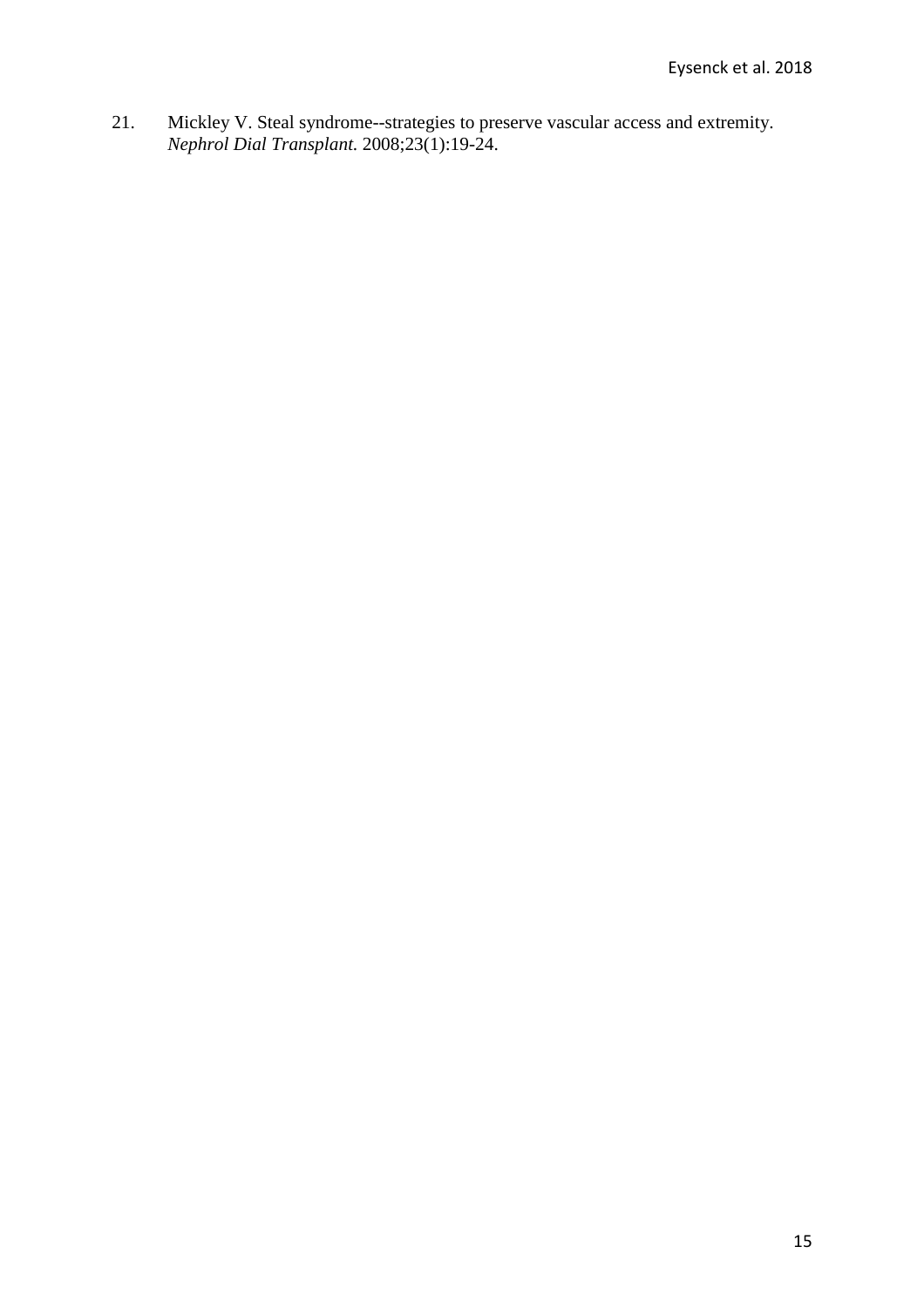| Table 1b. Baseline medications of the study participants |
|----------------------------------------------------------|
|                                                          |

|                               | <b>Number (± SD)</b> |
|-------------------------------|----------------------|
| Female Gender, n (%)          | 9/21(43)             |
| <b>COPD</b>                   | 2(30.78)             |
| <b>Diabetes</b>               | 6(47.02)             |
| <b>CVA/TIA</b>                | 1(22.36)             |
| <b>Vascular disease</b>       | 5(44.43)             |
| <b>Hypercholesterolaemia</b>  | 9(51.04)             |
| <b>Chronic kidney disease</b> | 6(47.02)             |

|                                       | <b>Mean</b> | <b>SD</b> |
|---------------------------------------|-------------|-----------|
| ACE-i/ARB                             | 0.86        | 0.359     |
| Beta blocker                          | 0.76        | 1.091     |
| Loop diuretic                         | 0.71        | 0.463     |
| Thiazide diuretic                     | 0.24        | 0.436     |
| Aldosterone<br>antagonist             | 0.19        | 0.402     |
| Calcium antagonist                    | 0.43        | 0.507     |
| Centrally acting<br>anti-hypertensive | 0.24        | 0.436     |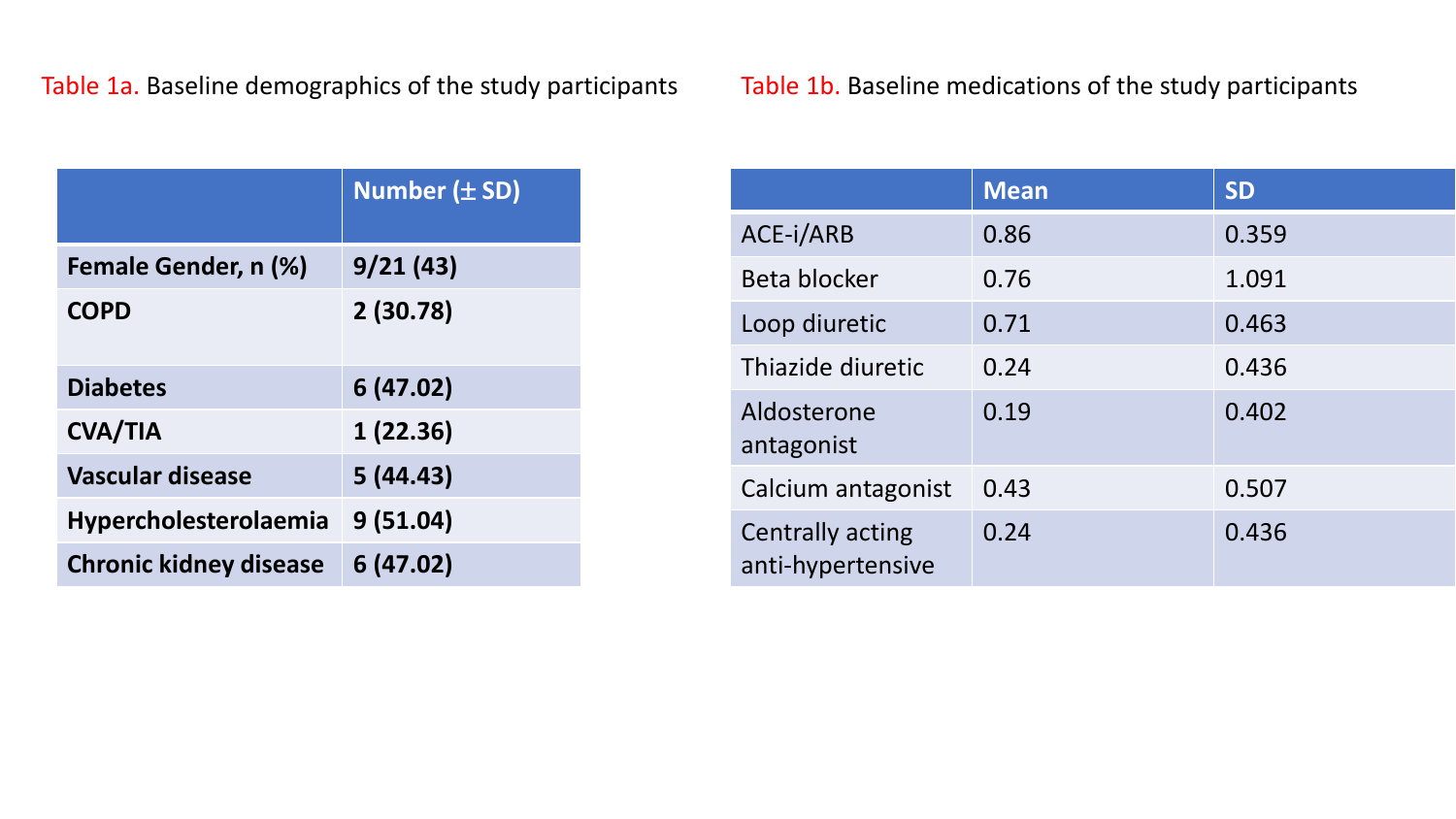Figure 1. Change in 24h BP throughout the study period. Error bars represent the standard error of mean.



Systolic BP Diastolic BP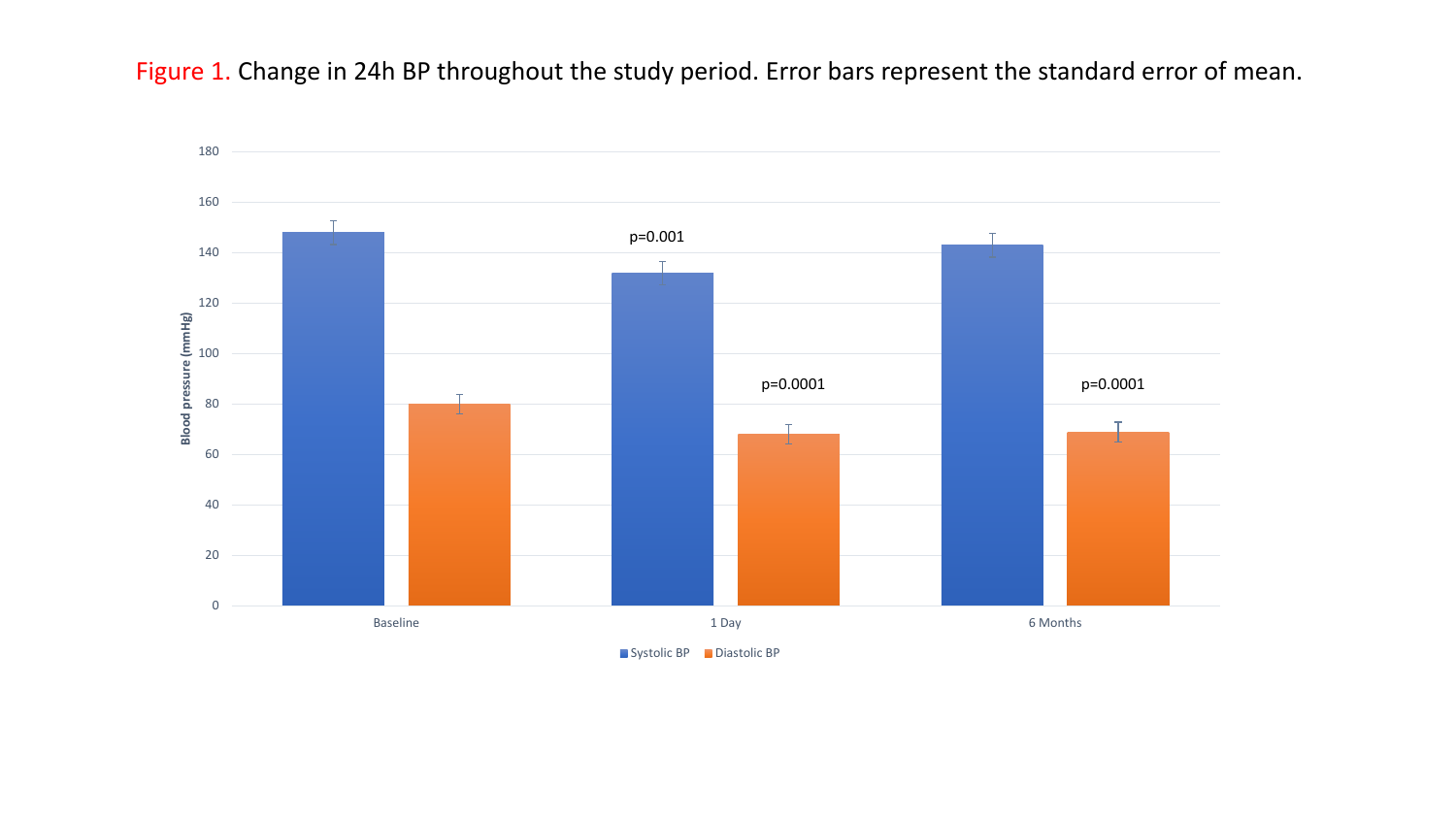|                 | <b>Baseline</b> | <b>6 Months Post-ROX P Value</b> |       |
|-----------------|-----------------|----------------------------------|-------|
| Doppler SV (mL) | 76.4 (12.2)     | 92.1(22.7)                       | 0.002 |
| $RV S'$ (cm/s)  | 17.1(3.9)       | 17.2(4.0)                        | 0.29  |
| Septal E/E'     | 11.1(3.2)       | 10.8(3.7)                        | 0.85  |
| Lateral E/E'    | 13.0(22.7)      | 8.5(3.8)                         | 0.91  |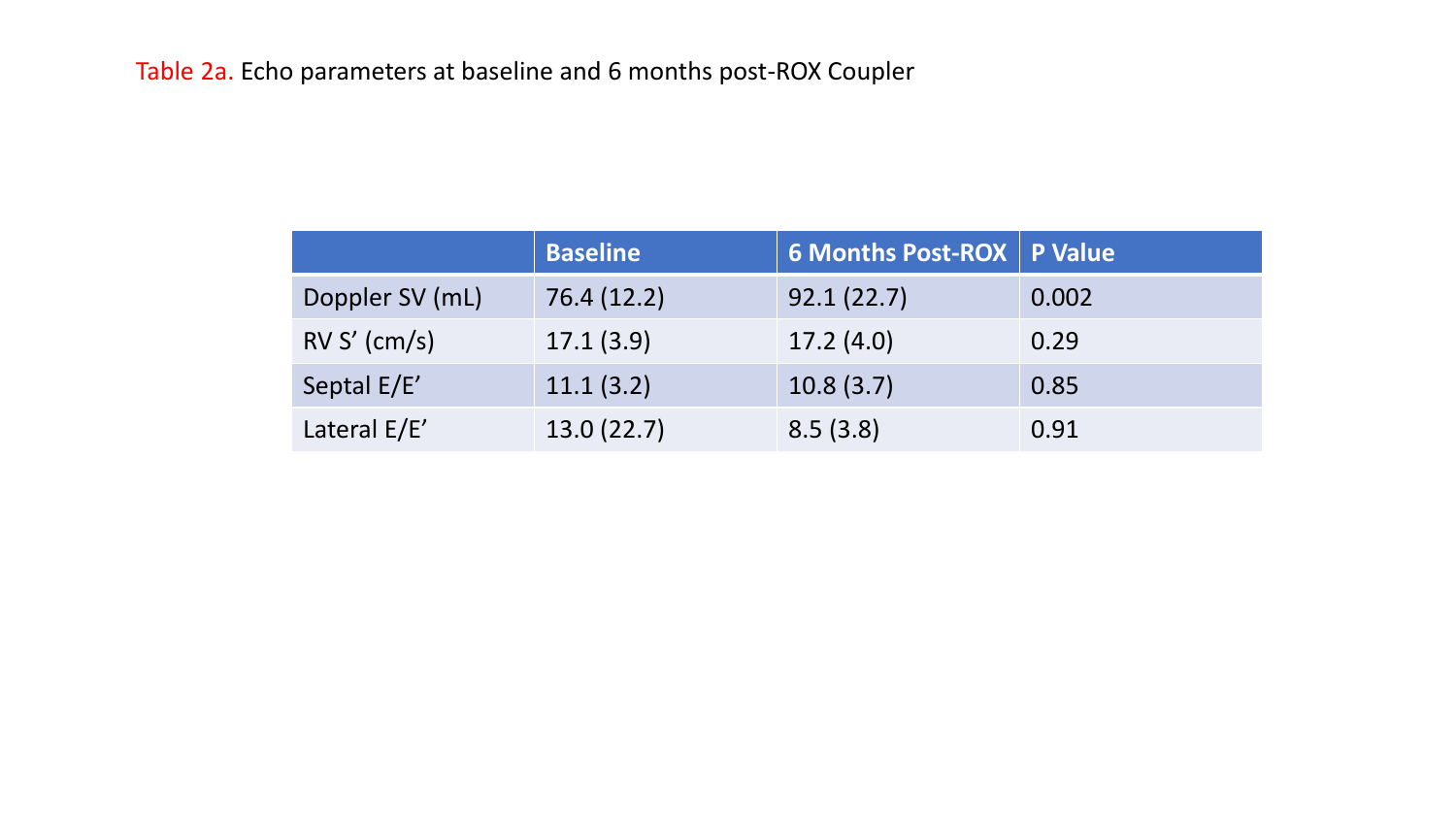Table 2b. CPET parameters at baseline and 6 months post-ROX Coupler

|                      | <b>Baseline</b> | 6 Months Post-ROX   P Value |    |
|----------------------|-----------------|-----------------------------|----|
| VO <sub>2</sub> Peak | 18.1(4.7)       | 17.0(4.8)                   | ns |
| Power (W)            | 113.6 (49.9)    | 105.8 (57.0)                | ns |
| VE/VCO <sub>2</sub>  | 33.9(8.5)       | 37.1(6.3)                   | ns |